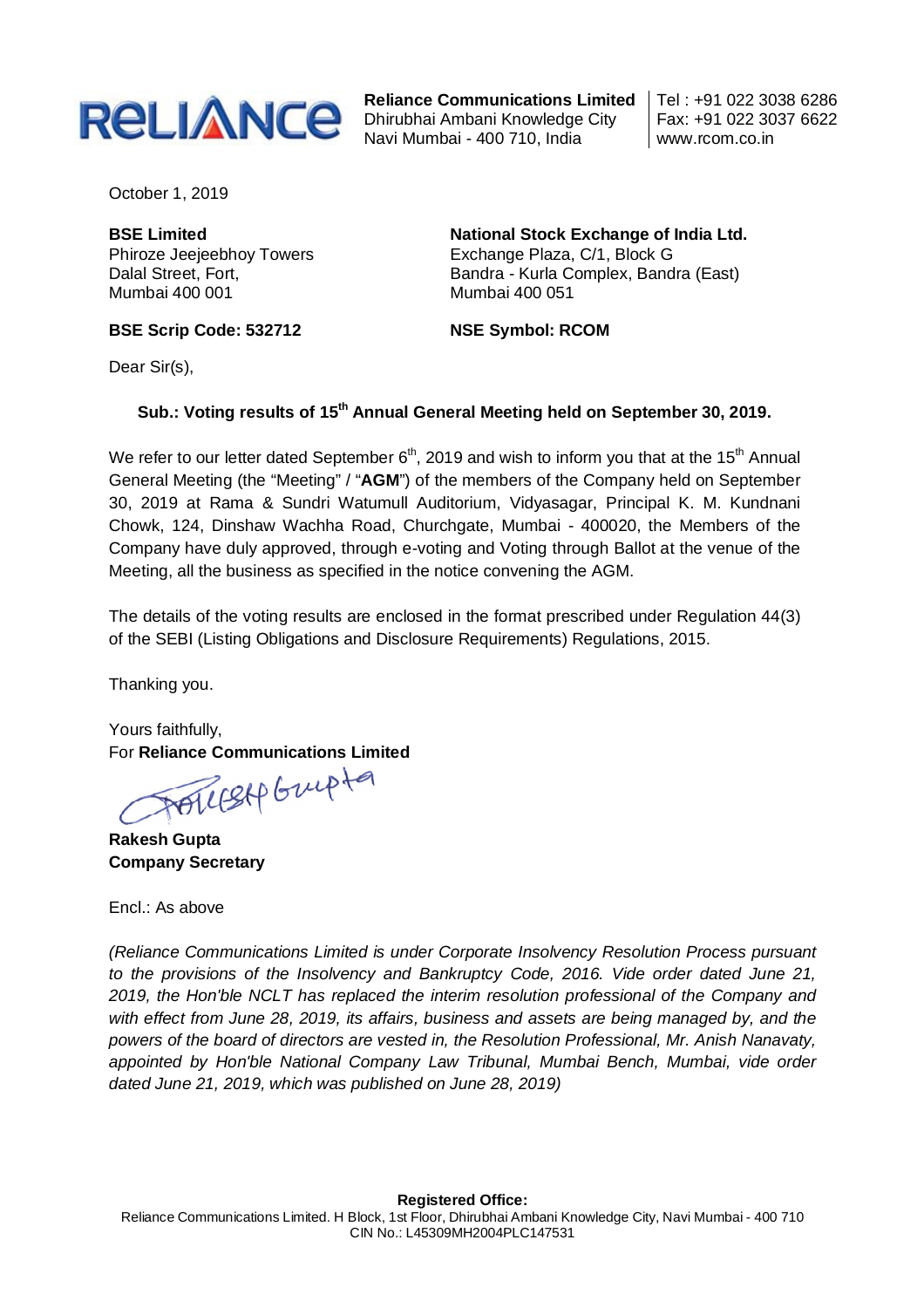## **RELIANCE COMMUNICATIONS LTD**

## **Details of voting result**

| Date of the AGM                                                              | September 30, 2019                                                                          |
|------------------------------------------------------------------------------|---------------------------------------------------------------------------------------------|
| Total number of shareholders on record date                                  | September 23, 2019, the cut-off date for reckoning the voting rights of<br>the shareholders |
|                                                                              | Total number of shareholders: 1399377                                                       |
| No. of shareholders present in the meeting either in person or through proxy | 502                                                                                         |
|                                                                              |                                                                                             |
| Promoters and Promoter Group                                                 | 6                                                                                           |
| Public                                                                       | 496                                                                                         |
| No. of Shareholders attended the meeting through Video Conferencing          |                                                                                             |
|                                                                              |                                                                                             |
| Promoters and Promoter Group                                                 | Not arranged                                                                                |
| Public                                                                       | Not arranged                                                                                |

## **Details of Agenda:**

The mode of voting for all resolutions was remote e-voting, e-voting at the Meeting (Insta poll) and physical ballot.

Sole set unpts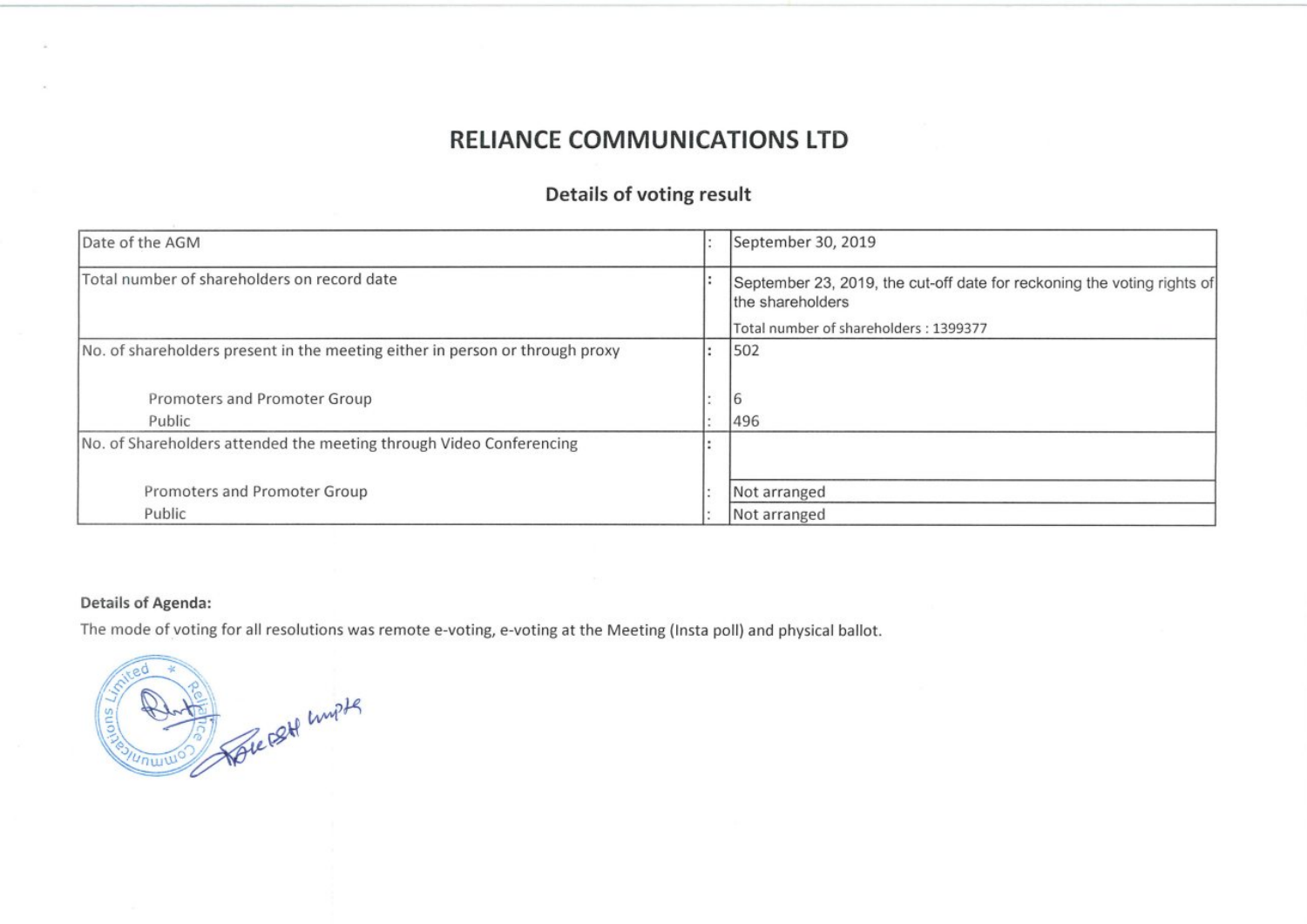|                     |                                                        |               |              | (1) Ordinary:                         |                                                                                            |               |                                                                             |                                                                                     |  |  |  |
|---------------------|--------------------------------------------------------|---------------|--------------|---------------------------------------|--------------------------------------------------------------------------------------------|---------------|-----------------------------------------------------------------------------|-------------------------------------------------------------------------------------|--|--|--|
|                     |                                                        |               |              |                                       | To consider and adopt: a) the audited financial statement of the Company for the financial |               |                                                                             |                                                                                     |  |  |  |
|                     | Resolution required: Ordinary/Special                  |               |              |                                       |                                                                                            |               |                                                                             | year ended March 31, 2019 and the reports of the Board of Directors and Auditors    |  |  |  |
|                     |                                                        |               |              |                                       |                                                                                            |               |                                                                             | thereon, and b) the audited consolidated financial statement of the Company for the |  |  |  |
|                     |                                                        |               |              |                                       |                                                                                            |               | financial year ended March 31, 2019 and the report of the Auditors thereon. |                                                                                     |  |  |  |
| agenda/resolution?  | Whether promoter/ promoter group are interested in the |               |              | <b>No</b>                             |                                                                                            |               |                                                                             |                                                                                     |  |  |  |
| Category            | Mode of Voting                                         | No. of shares | No. of votes | % of Votes Polled on   No. of Votes - |                                                                                            | No. of Votes- | % of Votes in favour                                                        | % of Votes against on                                                               |  |  |  |
|                     |                                                        | held          | polled       | outstanding shares                    | in favour                                                                                  | against       | on votes polled                                                             | votes polled                                                                        |  |  |  |
|                     |                                                        | (1)           | (2)          | $(3)=[(2)/(1)]*100$                   | (4)                                                                                        | (5)           | $(6)=[(4)/(2)]*100$                                                         | $(7)=[(5)/(2)]*100$                                                                 |  |  |  |
| Promoter and        | E-Voting                                               |               | 259800278    | 89.742                                | 259800278                                                                                  | $\mathbf 0$   | 100.000                                                                     | 0.000                                                                               |  |  |  |
| Promoter Group Poll |                                                        |               | 29695295     | 10.258                                | 29695295                                                                                   | 0             | 100.000                                                                     | 0.000                                                                               |  |  |  |
|                     | Postal Ballot<br>(if applicable)                       | 289495573     | $\Omega$     | 0.000                                 | 0                                                                                          | $\mathbf{O}$  | 0.000                                                                       | 0.000                                                                               |  |  |  |
|                     | Total                                                  | 289495573     | 289495573    | 100.000                               | 289495573                                                                                  | $\bf{0}$      | 100.000                                                                     | 0.000                                                                               |  |  |  |
| Public              | E-Voting                                               |               | 104280876    | 35.823                                | 6637084                                                                                    | 97643792      | 6.365                                                                       | 93.635                                                                              |  |  |  |
| Institution         | Poll                                                   |               | 0            | 0.000                                 | 0                                                                                          | 0             | 0.000                                                                       | 0.000                                                                               |  |  |  |
|                     | Postal Ballot<br>(if applicable)                       | 291103399     | $\mathbf{0}$ | 0.000                                 | 0                                                                                          | 0             | 0.000                                                                       | 0.000                                                                               |  |  |  |
|                     | <b>Total</b>                                           | 291103399     | 104280876    | 35.823                                | 6637084                                                                                    | 97643792      | 6.365                                                                       | 93.635                                                                              |  |  |  |
| Public-Non          | E-Voting                                               |               | 7232713      | 0.331                                 | 6943442                                                                                    | 289271        | 96.001                                                                      | 3.999                                                                               |  |  |  |
| Institutions        | Poll                                                   |               | 82054        | 0.004                                 | 76944                                                                                      | 5110          | 93.772                                                                      | 6.228                                                                               |  |  |  |
|                     | Postal Ballot<br>(if applicable)                       | 2184934078    | $\mathbf 0$  | 0.000                                 | $\mathbf{O}$                                                                               | 0             | 0.000                                                                       | 0.000                                                                               |  |  |  |
|                     | Total                                                  | 2184934078    | 7314767      | 0.335                                 | 7020386                                                                                    | 294381        | 95.976                                                                      | 4.024                                                                               |  |  |  |
| Total               |                                                        | 2765533050    | 401091216    | 14.503                                | 303153043                                                                                  | 97938173      | 75.582                                                                      | 24.418                                                                              |  |  |  |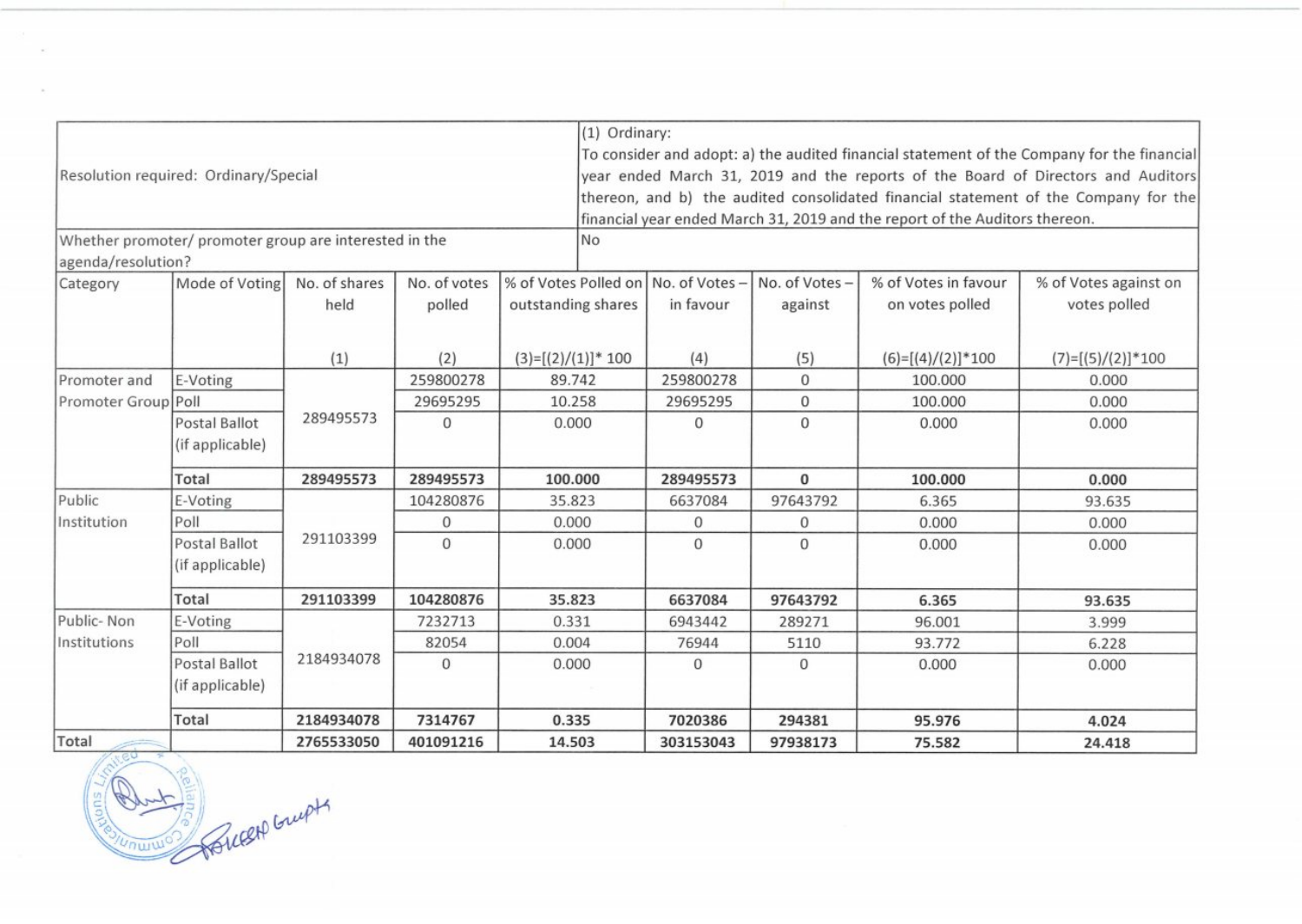| Resolution required: Ordinar/Special |                                                        |               |              |                                               | (2) Ordinary:<br>To appoint a Director in place of Shri Punit Garg, who retires by rotation under the<br>provisions of the Companies Act, 2013 and being eligible, offers himself for re-<br>appointment. |                                     |               |                      |                       |  |
|--------------------------------------|--------------------------------------------------------|---------------|--------------|-----------------------------------------------|-----------------------------------------------------------------------------------------------------------------------------------------------------------------------------------------------------------|-------------------------------------|---------------|----------------------|-----------------------|--|
|                                      | Whether promoter/ promoter group are interested in the |               |              |                                               | <b>No</b>                                                                                                                                                                                                 |                                     |               |                      |                       |  |
| agenda/resolution?                   |                                                        |               |              |                                               |                                                                                                                                                                                                           |                                     |               |                      |                       |  |
| Category                             | Mode of Voting                                         | No. of shares | No. of votes |                                               |                                                                                                                                                                                                           | % of Votes Polled on No. of Votes - | No. of Votes- | % of Votes in favour | % of Votes against on |  |
|                                      |                                                        | held          | polled       | outstanding shares<br>$(3)=[(2)/(1)]^{*}$ 100 |                                                                                                                                                                                                           | in favour                           | against       | on votes polled      | votes polled          |  |
|                                      |                                                        | (1)           | (2)          |                                               |                                                                                                                                                                                                           | (4)                                 | (5)           | $(6)=[(4)/(2)]*100$  | $(7)=[(5)/(2)]*100$   |  |
| Promoter and                         | E-Voting                                               |               | 259800278    | 89.742                                        |                                                                                                                                                                                                           | 259800278                           | $\mathbf{0}$  | 100.000              | 0.000                 |  |
| Promoter Group Poll                  |                                                        |               | 29695295     | 10.258                                        |                                                                                                                                                                                                           | 29695295                            | $\mathbf 0$   | 100.000              | 0.000                 |  |
|                                      | Postal Ballot<br>(if applicable)                       | 289495573     | $\mathbf{0}$ | 0.000<br>100.000                              |                                                                                                                                                                                                           | 0                                   | $\mathbf{0}$  | 0.000                | 0.000                 |  |
|                                      | Total                                                  | 289495573     | 289495573    |                                               |                                                                                                                                                                                                           | 289495573                           | $\bf{0}$      | 100.000              | 0.000                 |  |
| Public                               | E-Voting                                               |               | 105362882    | 36.194                                        |                                                                                                                                                                                                           | 4601402                             | 100761480     | 4.367                | 95.633                |  |
| Institution                          | Poll                                                   |               | $\mathbf 0$  | 0.000                                         |                                                                                                                                                                                                           | 0                                   | $\mathbf{0}$  | 0.000                | 0.000                 |  |
|                                      | Postal Ballot<br>(if applicable)                       | 291103399     | $\mathbf{O}$ | 0.000                                         |                                                                                                                                                                                                           | $\Omega$                            | $\mathbf{0}$  | 0.000                | 0.000                 |  |
|                                      | Total                                                  | 291103399     | 105362882    | 36.194                                        |                                                                                                                                                                                                           | 4601402                             | 100761480     | 4.367                | 95.633                |  |
| Public-Non                           | E-Voting                                               |               | 7214638      |                                               | 0.330                                                                                                                                                                                                     |                                     | 690901        | 90.424               | 9.576                 |  |
| Institutions                         | Poll                                                   |               | 82054        | 0.004                                         |                                                                                                                                                                                                           | 76944                               | 5110          | 93.772               | 6.228                 |  |
|                                      | Postal Ballot<br>(if applicable)                       | 2184934078    | $\mathbf{0}$ | 0.000                                         |                                                                                                                                                                                                           | $\mathbf{0}$                        | $\Omega$      | 0.000                | 0.000                 |  |
|                                      | Total                                                  | 2184934078    | 7296692      | 0.334                                         |                                                                                                                                                                                                           | 6600681                             | 696011        | 90.461               | 9.539                 |  |
| Total                                |                                                        | 2765533050    | 402155147    | 14.542                                        |                                                                                                                                                                                                           | 300697656                           | 101457491     | 74.772               | 25.228                |  |

**FOR COLLECT COULD** 

 $\sim$ 

MUINO

÷.

 $\epsilon$